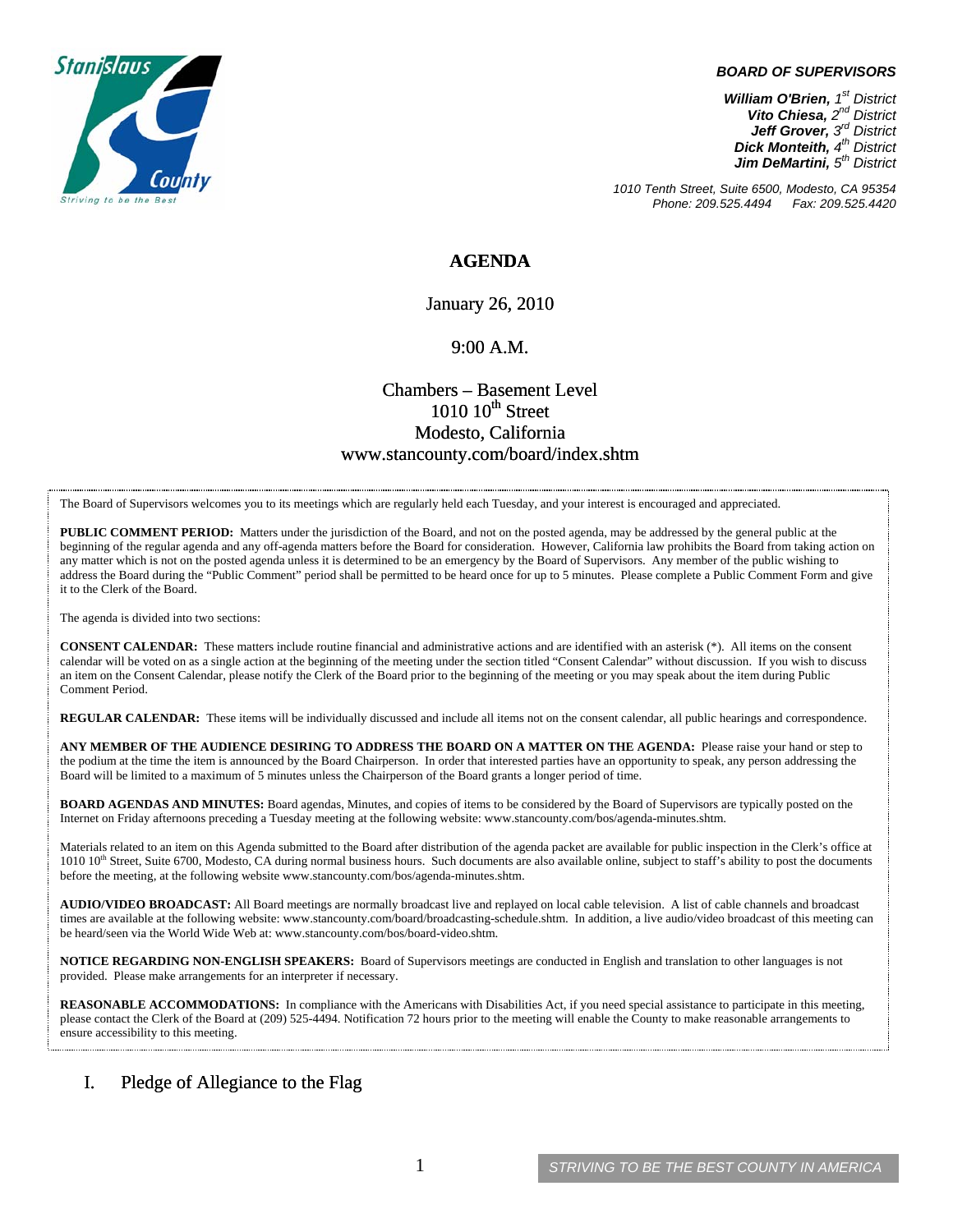- II. Presentation: A. 2010 State of the County Address by Supervisor Jeff Grover, Chairman of the Stanislaus County Board of Supervisors (View Item)
	- B. Employee Service Award for Thirty-Five Years of Service: Sharon Arpoika - Library

C. January 24, 2010 as Family Services Specialist Recognition Week (View Item)

- III. Public Comment Period
- IV. Consent Calendar
- V. Agenda Items
	- A. Miscellaneous
	- \* 1. Approval of the Minutes for January 19, 2010 ([View Item\)](http://www.stancounty.com/bos/minutes/2010/min01-19-10.pdf)
	- B. Chief Executive Office
	- \* 1. Approval of Countywide Electronic Data Destruction Policy Chief Executive Office ([View Item\)](http://www.stancounty.com/bos/agenda/2010/20100126/B01.pdf)
	- \* 2. Approval to Apply for a Waste Tire Clean-up and Amnesty Event Grant from the California Department of Resources Recycling and Recovery for Fiscal Year 2010-2011 – Environmental Resources ([View Item\)](http://www.stancounty.com/bos/agenda/2010/20100126/B02.pdf)
	- \* 3. Approval to Accept the Stanislaus County Treasury Pool's December 2009 Monthly Investment Report – Treasurer-Tax Collector ([View Item\)](http://www.stancounty.com/bos/agenda/2010/20100126/B03.pdf)
	- \* 4. Approval to Accept Update on Emergency Contract to Repair the 12th Street Office Building in Accordance with Public Contract Code Section 22050 – Chief Executive Office ([View Item\)](http://www.stancounty.com/bos/agenda/2010/20100126/B04.pdf)
	- \* 5. Approval of an Agreement in the Amount of \$41,987 with the Turlock Irrigation District for the Sheriff to Provide Security Patrol Services; and, Increase the Sheriff Operations Budget – Sheriff ([View Item\)](http://www.stancounty.com/bos/agenda/2010/20100126/B05.pdf)
	- \* 6. Approval to Apply for and Accept an Alcohol and Other Drugs Grant from the State Office of Traffic Safety for Enhanced Felony Drunk Driver Probation Supervision – Probation ([View Item\)](http://www.stancounty.com/bos/agenda/2010/20100126/B06.pdf)
		- 7. Approval to Accept the Final Design for the Design-Build Construction of the New Animal Services Facility Within the Approved Project Budget and Related Actions – Chief Executive Office ([View Item\)](http://www.stancounty.com/bos/agenda/2010/20100126/B07.pdf)
	- C. Department of Public Works
	- \* 1. Approval to Consider and Adopt a Resolution of Necessity to Acquire Real Property or Interest in Real Property by Eminent Domain for the State Route 219 Widening Project, Parcel Owner Robert Bakker, et ux., APN: 003-009-033, 10-Sta-219-KP 4.30, Parcel 15318 ([View Item\)](http://www.stancounty.com/bos/agenda/2010/20100126/C01.pdf)
	- \* 2. Approval to Adopt Plans and Specifications for the Modesto & Empire Traction Company (ME&T) Railroad Crossing at Mariposa Road Improvement Project and Set the Bid Opening Date ([View Item\)](http://www.stancounty.com/bos/agenda/2010/20100126/C02.pdf)
	- \* 3. Approval to Adopt Plans and Specifications for the Grayson Road Bridge at Laird Slough and Set the Bid Opening Date ([View Item\)](http://www.stancounty.com/bos/agenda/2010/20100126/C03.pdf)
	- \* 4. Approval to Summarily Vacate a Portion of Undeveloped D Street Located North of Yosemite Boulevard at C Street in the Town of Empire ([View Item\)](http://www.stancounty.com/bos/agenda/2010/20100126/C04.pdf)